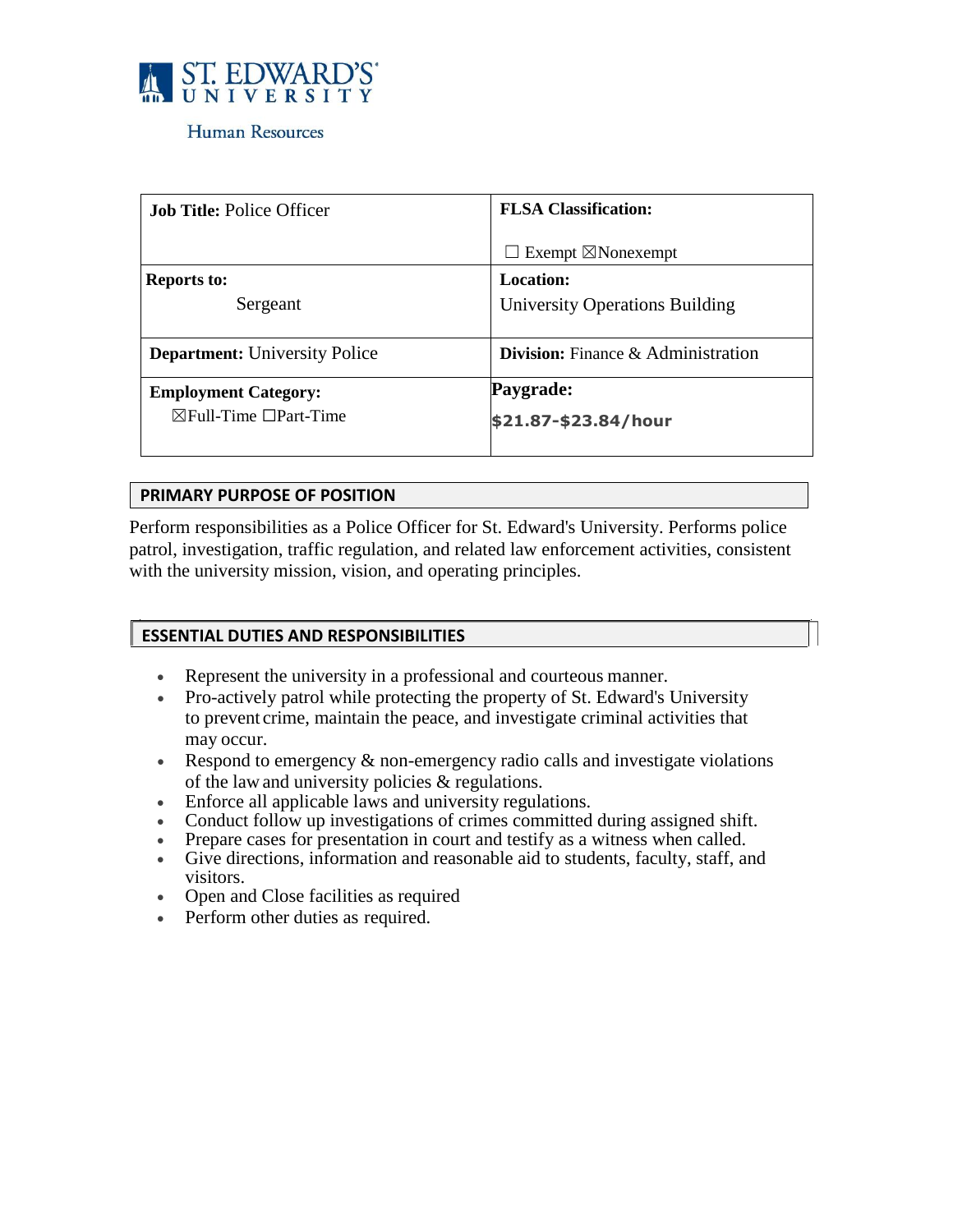#### **QUALIFICATIONS**

- Valid Police Officer License issued by TCOLE.
- Be 21 years or older at time of employment
- Possess a valid Texas Class C Driver's License, and have a good driving record (incompliance with university insurance carrier).
- No convictions of a class B or higher misdemeanor or its equivalent
- Good verbal and written communication skills; skill in operating computer systems
- Not prohibited by state or federal law from possessing a firearm.
- Be of good moral character, having temperate and industrious habits; be able to learn the applicable laws, policies, and departmental rules and regulations;
- Be able to follow verbal and written instructions;
- Be able to work flexible hours, rotating shifts, weekends, and holidays
- Must be in good health with the ability to pass a Physical Agility Test.
- High school diploma or equivalent required.
- Ability to complete required Field Training Program.
- Successful candidate must complete an education and/or criminal background check.

# **WORKING CONDITIONS & PHYSICAL REQUIREMENTS**

- Maintain an acceptable physical condition appropriate to the performance of assigned duties and responsibilities which may include but not limited to running, walking, crouching or crawling during emergency operations.
- Effectively deal with personal danger which may include dangerous people, animals, and hazards both natural and man-made.
- Maintain an acceptable level of visual and hearing acuity.
- Must not pose a threat to the health or safety of others.
- Load and unload Police equipment from a vehicle, including lifting object of 50 pounds. Bend or stoop to retrieve materials weighing up to 50 pounds.
- Able to climb stairs/ladders. Able to walk, stand or sit for extended periods of time.
- Must possess the physical strength and stamina to engage in a physical confrontation or combat.
- Able to perform life-saving and rescue operations.
- Must possess the ability to inspect remote sites which may require climbing and traversing rough terrain in all weather conditions.
- Must participate and pass requirements of the Department's Wellness Program.
- Subject to hazards and potential physical dangers inherent in law enforcement work. Possible exposure to blood borne pathogens.
- Required to make arrests or to defend self against assault occasionally; requires considerable physical strength and agility.